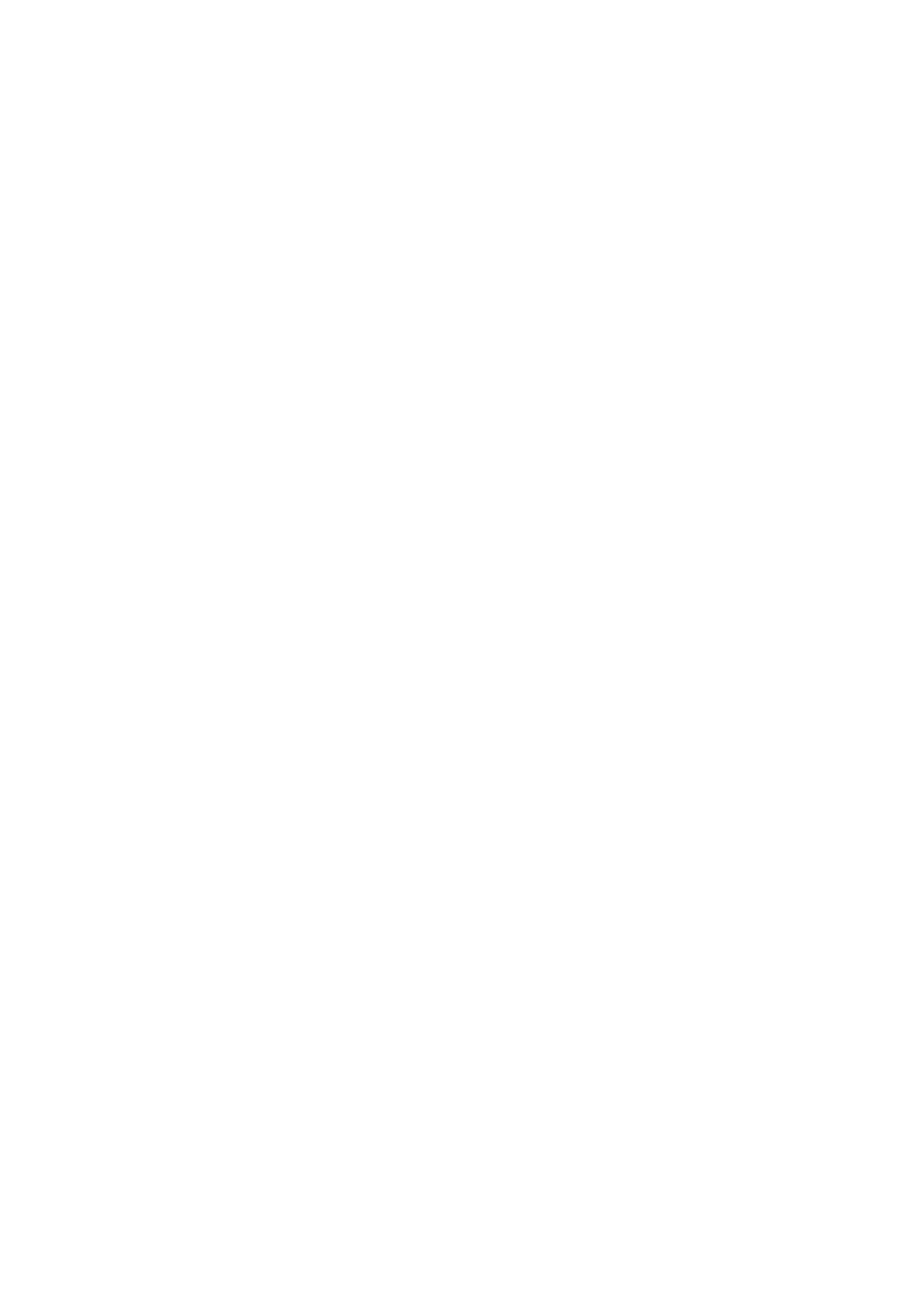#### Imprint

#### **Publisher**

Federal Ministry for Economic Affairs and Energy (BMWi) Public Relations D-11019 Berlin, Germany [www.bmwi.de](http://www.bmwi.de/)

**Text and editing** Thomas Hillig (THEnergy)

#### **Editing**

Tobias Cossen, Deutsche Gesellschaft für Internationale Zusammenarbeit (GIZ) GmbH Franziska Waitz, Deutsche Gesellschaft für Internationale Zusammenarbeit (GIZ) GmbH

#### **Design and production**

German Energy Solutions Initiative

**Status** July 2016

This brochure is published as part of the public relations work of the Federal Ministry for Economic Affairs and Energy. It is distributed free of charge and is not intended for sale. The distribution of this brochure at campaign events or at information stands run by political parties is prohibited, and political party-related information or advertising shall not be inserted in, printed on, or affixed to this publication.



The Federal Ministry for Economic Affairs and Energy has been awarded the berufundfamilie® audit certificate for its family-friendly HR policy. The certificate is granted by berufundfamilie gGmbH, an initiative of the Hertie Foundation.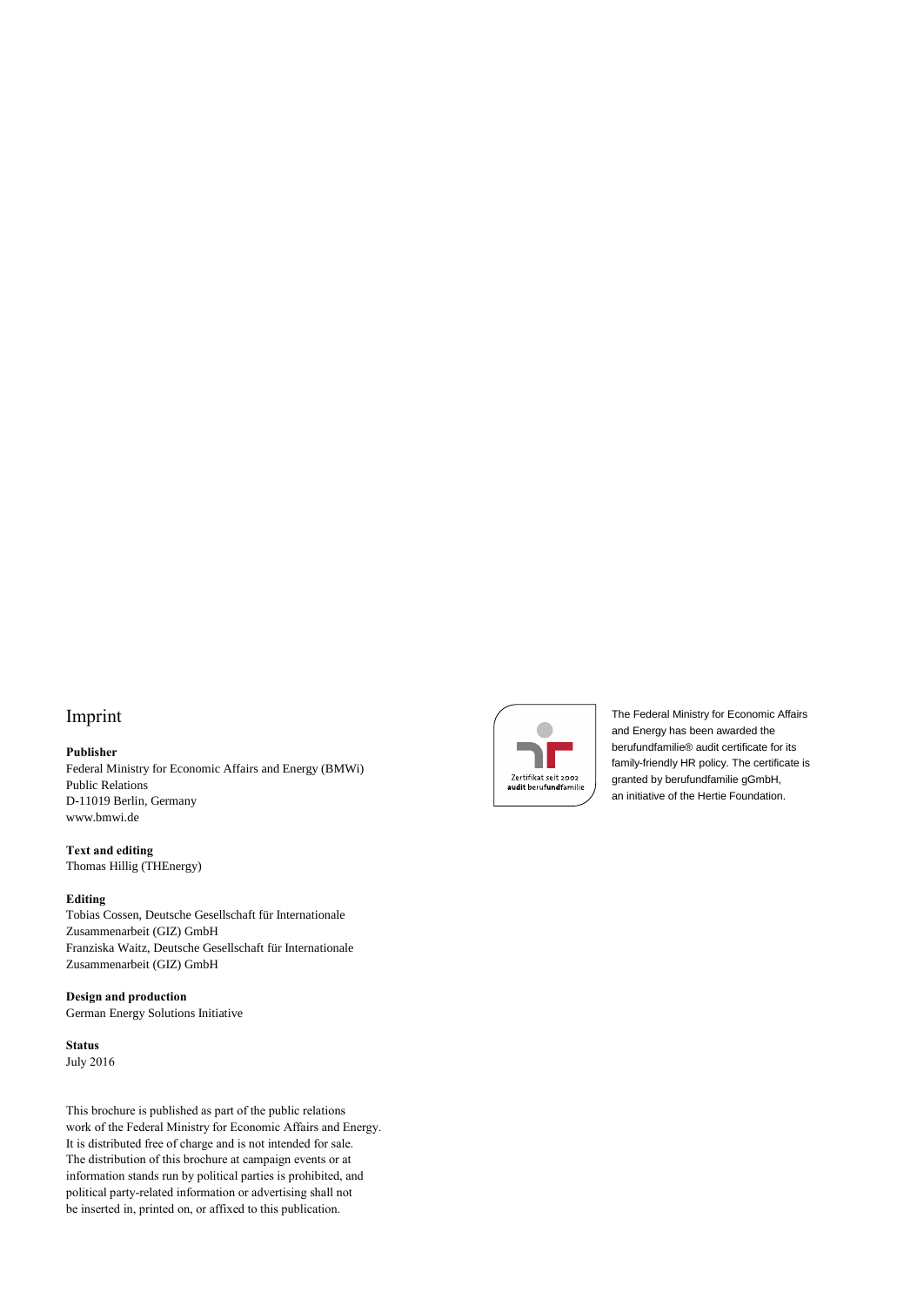# **Table of Content**

| $\textbf{Source}.\textcolor{red}{\textbf{300T}}\textbf{C}\textbf{S}.\textcolor{red}{\textbf{300T}}\textbf{S}.\textcolor{red}{\textbf{300T}}\textbf{S}.\textcolor{red}{\textbf{300T}}\textbf{S}.\textcolor{red}{\textbf{300T}}\textbf{S}.\textcolor{red}{\textbf{300T}}\textbf{S}.\textcolor{red}{\textbf{300T}}\textbf{S}.\textcolor{red}{\textbf{300T}}\textbf{S}.\textcolor{red}{\textbf{300T}}\textbf{S}.\textcolor{red}{\textbf{300T}}\textbf{S$ |  |
|------------------------------------------------------------------------------------------------------------------------------------------------------------------------------------------------------------------------------------------------------------------------------------------------------------------------------------------------------------------------------------------------------------------------------------------------------|--|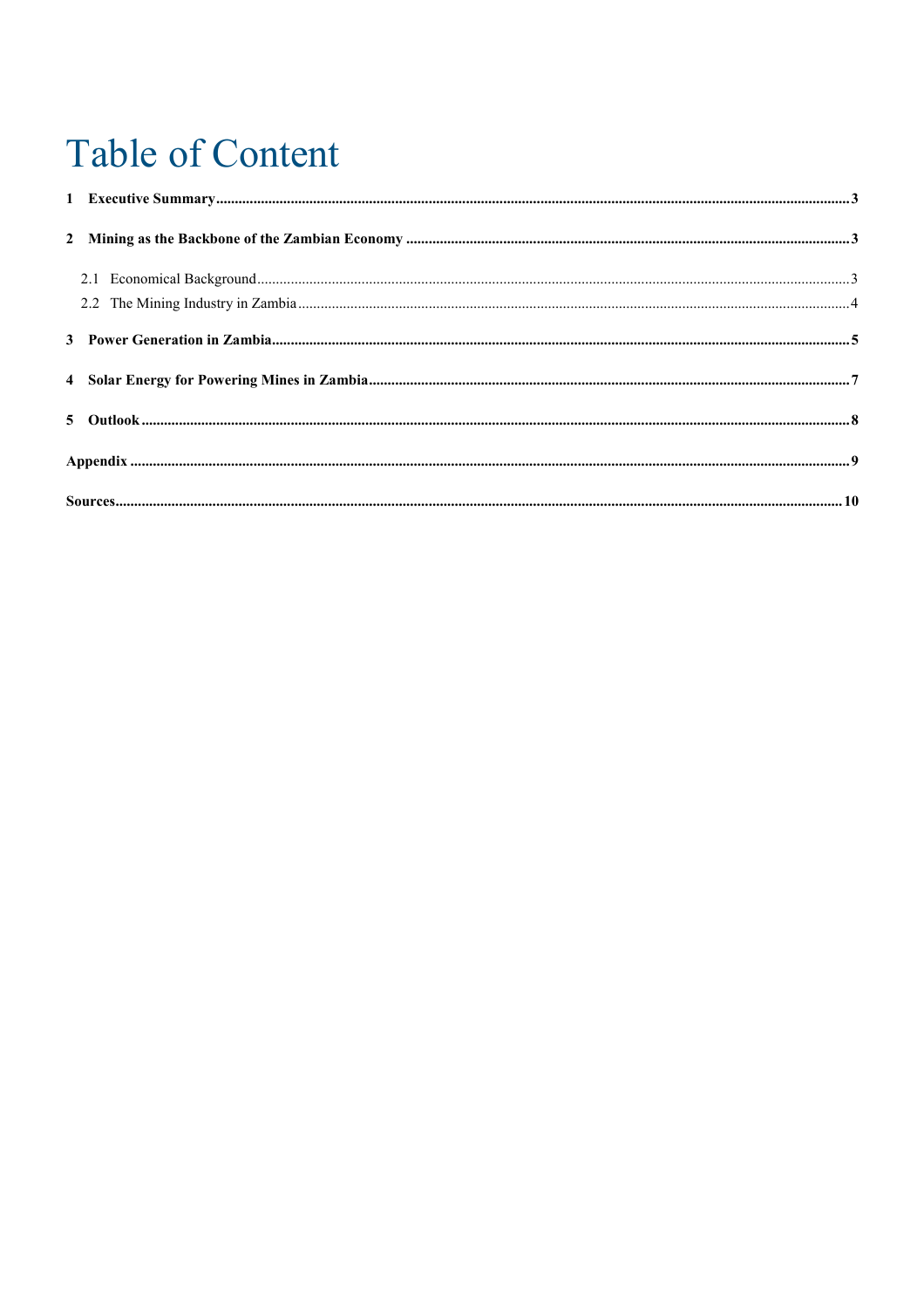# <span id="page-4-0"></span>Executive Summary

Zambia is currently facing a severe power crisis. Traditionally, electricity had been available in Zambia in abundance from amortized hydro-power plants at extremely low prices. In recent years, however, droughts have dried out many damns leading to severe restrictions of power generation capacity.

In order to reduce the pressure, Zambia has begun to ration electricity supply to mines which are consuming more than 50% of the country's electricity. Currently, mine production, which constitutes the backbone of the Zambian economy, is affected by load shedding and power outages. Every so often, back-up diesel gensets for generating baseload power have to be employed: an extremely expensive solution. Many mines are facing additional challenges, such as falling copper prices in the world market, and changing national tax policies. More and more mining companies are contemplating closing down their operations in Zambia. In addition, the power price for mining companies has almost doubled since the beginning of the year. The Zambian government has initiated emergency measures and has started to buy expensive conventional energy from neighbouring countries and private suppliers. At least in the short-term, the issue is expected to persist as the damns are not filling up significantly. What might further exacerbate the situation is the rather slow realization of new power infrastructure projects combined with large investments in mining assets which are expected to double the output capacity of the copper mines by 2020.

At the moment, the main hope on the horizon is a solar tender by Zambia's Industrial Development Cooperation for two 50 MWp solar power plants. The lowest offer was submitted at US¢6.02/kWh which is a significantly lower price than what Zambia is currently paying for the emergency solar power measures. The tender has once again illustrated that solar energy has become very competitive and can be a relative low cost source of energy. In addition, photovoltaic (PV) power plants can be constructed extremely quickly. Zambia has realized the opportunity and wants to issue tenders of up to additional 500 MWp of solar power. At the same time, these low prices for solar power have also pointed mining companies in the direction of becoming more self-sufficient regarding their energy supply. In the short-term, the competitive price of solar power can help to avoid high energy costs from backup diesel generators; mid- and long-term electricity prices, which are expected to further increase in Zambia, can be hedged. In addition, so-called solar-diesel hybrid power plants or micro-grids can provide dependable power, which is extremely important for all safety relevant aspects of mines.

Given the current power lack in Zambia and the favorable economics of PV-diesel hybrid systems in combination with limited local knowledge and missing implementation expertise, there are good opportunities for German companies to enter the Zambian PV market. Regarding solar power plants, Zambia fully depends on imports.

Mines have now the opportunity to invest their own capital or  $-$  and in times of the global mining crisis this appears to be even more likely - commit to long-term power purchase agreements permitting investors to build PV power plants near mines and to buy the electricity of them.

### <span id="page-4-1"></span>Mining as the Backbone of the Zambian Economy

#### <span id="page-4-2"></span>**1.1 Economic Background**

Located in Southern Africa, Zambia has approximately 15 million inhabitants and is relatively sparsely inhabited. In comparison to other countries in Southern Africa, Zambia occupies an average rank regarding economic wealth (see Table 1). This is also reflected in the *Global Competitiveness Report* of the *World Economic Forum* in which Zambia occupied rank 96 out of 140 in 2015-16. 1

<sup>1</sup> Schwab, Sala-i-Martín (2015)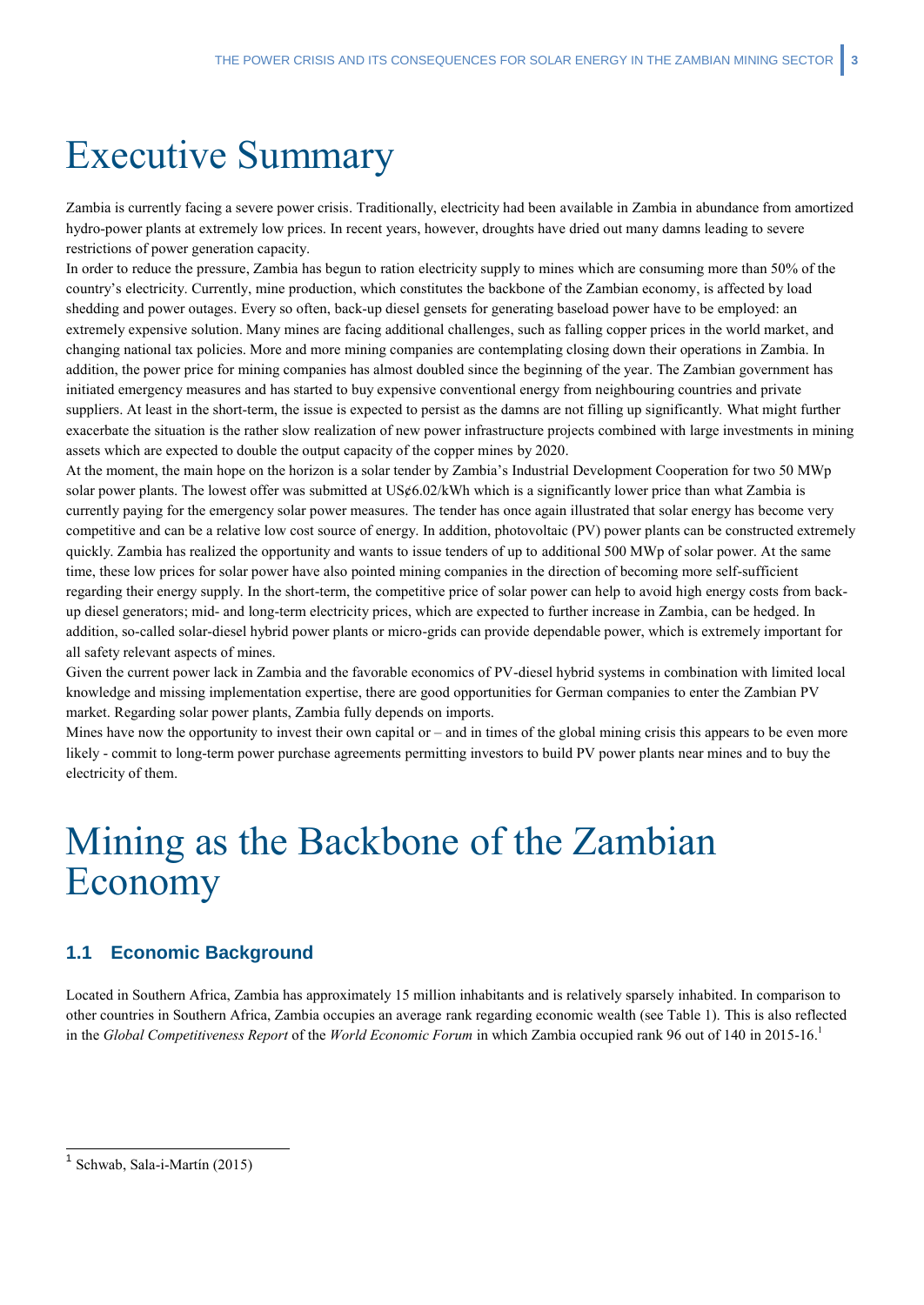| Country             | GDP per capita [USD] 2014 |
|---------------------|---------------------------|
| <b>Malawi</b>       | 255                       |
| <b>DRC</b>          | 440                       |
| Mozambique          | 602                       |
| Zimbabwe            | 896                       |
| Zambia              | 1781                      |
| Angola              | 5 4 2 4                   |
| <b>Namibia</b>      | 5 5 8 9                   |
| <b>South Africa</b> | 6479                      |
| <b>Botswana</b>     | 7 1 2 3                   |

#### **Table 1: GDP of several Southern African countries<sup>2</sup>**

The primary sector consists mainly of 'Mining and Quarrying', 'Agriculture', and Forestry and Fishing'. In 2014, mining contributed to approximately 9% of Zambia's GDP. Copper is the most important resource and accounts for approximately two thirds of total exports. On the basis of estimates from the 2012 Labor Force Survey, the mining industry accounts for 21% of formal private sector employment in Zambia.<sup>3</sup>

After the Zambian economy has been on the rise for the last decade, its growth has been slowing down in recent years. The rate of growth has dropped from a peak of 10.6% in 2010, to 6.7% in 2013, to 5.6% in 2014, and, finally, to 4.6% in 2015. For 2016, the GDP growth rate is projected to be 5%. The decline in copper prices and growing energy shortages has caused the country's production, exports and foreign exchange receipts to decrease.

#### <span id="page-5-0"></span>**1.2 The Mining Industry in Zambia**

Zambia is one of the main copper producers worldwide, and, after the Democratic Republic of Congo, the second biggest copper producer in Africa (see Table 2).

#### **Table 2: Main global copper producers<sup>4</sup>**

| ◡                     |         |                 |         |  |
|-----------------------|---------|-----------------|---------|--|
|                       |         | Mine production |         |  |
| Country               | 2014    | 2015e           |         |  |
| <b>Australia</b>      | 970     | 960             | 88 000  |  |
| Canada                | 696     | 695             | 11 000  |  |
| <b>Chile</b>          | 5750    | 5700            | 210 000 |  |
| China                 | 1760    | 1750            | 30 000  |  |
| Congo (Kinshasa)      | 1 0 3 0 | 990             | 20 000  |  |
| <b>Mexico</b>         | 515     | 550             | 46 000  |  |
| Peru                  | 1 3 8 0 | 1 600           | 82 000  |  |
| <b>Russia</b>         | 742     | 740             | 30 000  |  |
| <b>United States</b>  | 1 360   | 1 250           | 33 000  |  |
| Zambia                | 708     | 600             | 20 000  |  |
| other countries       | 3600    | 3 900           | 150 000 |  |
| World total (rounded) | 18 500  | 18700           | 720 000 |  |
|                       |         |                 |         |  |

<sup>2</sup> N.N. (2015a), p. 32

<sup>&</sup>lt;sup>3</sup> N.N. (2015b), viii

 $4$  U.S. Geological Survey (2016), p. 55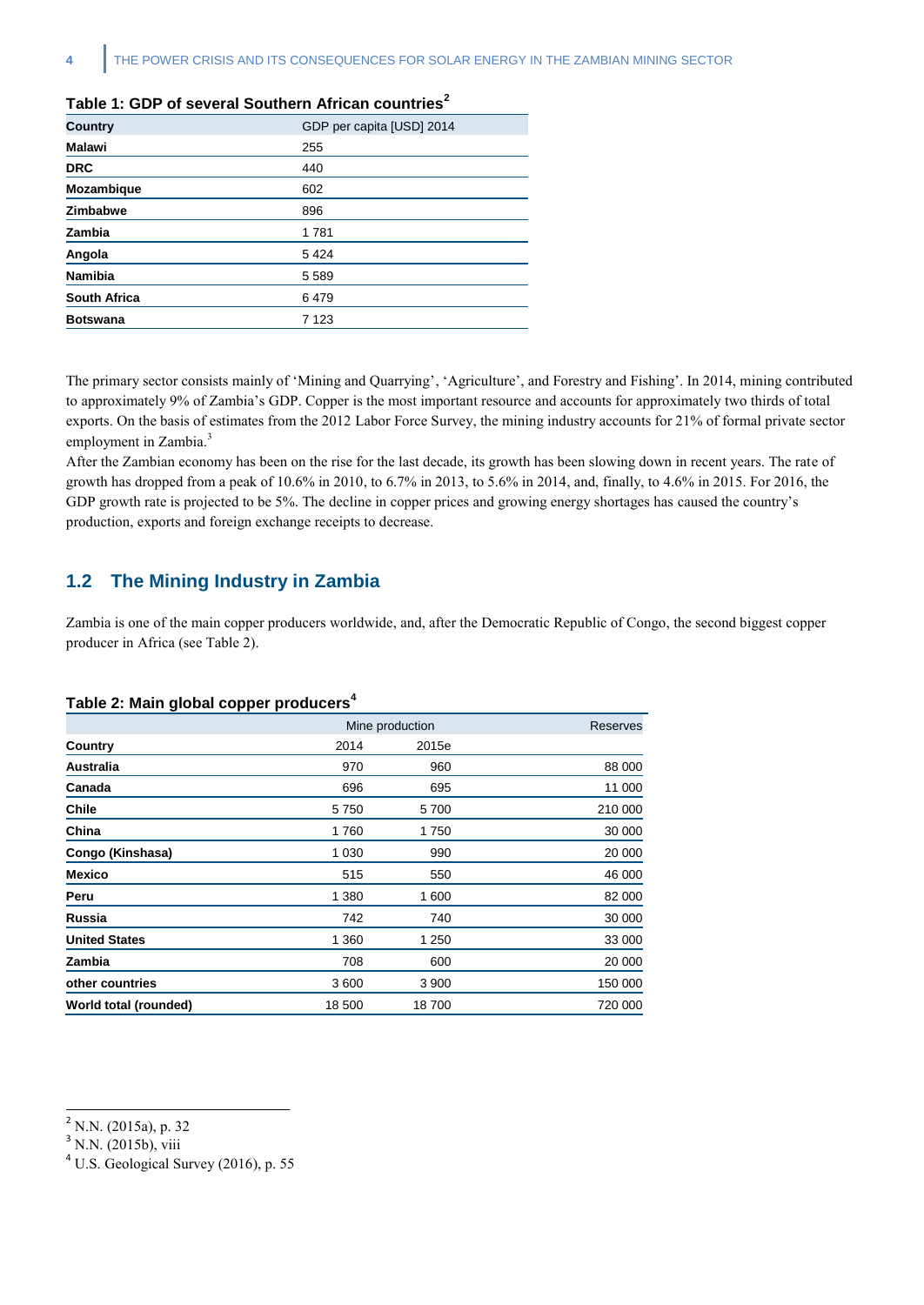At today's production rate, the reserves would last for approximately 20 more years. Most of Zambia's copper deposits have a very high grade between 2-3% in comparison to the global average yield of approximately  $0.8\%$ .<sup>5</sup>

Another mineral commodity that is produced in Zambia is cobalt: Zambia is endued with the third biggest cobalt reserves world-wide and was the  $6<sup>th</sup>$  biggest cobalt producer in the world in 2014. Copper can usually be found where cobalt is found. Originally, Zambia used to be the world's 3<sup>rd</sup> largest cobalt producer; however, apparently due to administrational burdens, cobalt has lost some of its importance in the Zambian mining sector. The recent copper price crisis has demonstrated the risks associated with focusing on a few minerals only. In this context it is worth mentioning that the mining industry also engages in the production of nickel, lead, zinc, silver and gold.<sup>6</sup> Against the global trend, copper output in Zambia rose by 0.5% in 2015. Production increased from 708,254 metric tons in 2014 to 711,515 metric tons in 2015. The production rise can, to a large extent, be explained by First Quantum Minerals Ltd.'s Kalumbila operation starting its output.<sup>7</sup> In the contrary, the development of existing mines was rather negative.<sup>8</sup> In 2015, the mining industry was facing challenges regarding

- tax changes
- falling copper prices
- power deficit due to low-water levels in key hydro power plants

The fall in the price of copper, from USD6.829 per ton in 2014 to USD5.160 in 2015, has caused some mining companies to reconsider their activities in Zambia. Temporary adverse growth effects are likely to be experienced in 2016.<sup>9</sup> However, the International Monetary Fund (IMF) observed significant investments in the Zambian copper mines to be competed. Copper production is expected to reach over 1.4 million tons by 2020, almost twice the level of 2015.<sup>10</sup> The ongoing power crisis with load shedding and power outages might be one of the main challenges to realize this growth.

# <span id="page-6-0"></span>Power Generation in Zambia

In 2014, Zambia's total power consumption amounted to 10,720.5GWh. Mining was, with 54.8%, by far the biggest consumer of electricity, consuming more than twice as much as all households together. Electricity prices used to be extremely low in Zambia. The mining rate, however, gradually increased and rose from 8.20US¢/kWh to 10.35US¢/kWh by the beginning of 2016. Zambia, facing an annual bill of USD\_660 million in fuel and power subsidies according to the International Monetary Fund, had to react.<sup>11</sup>

| <b>Sectors</b>  | 2014 [GWh] | 2014 percentage |  |  |  |  |
|-----------------|------------|-----------------|--|--|--|--|
| <b>Mining</b>   | 5871.3     | 54.8%           |  |  |  |  |
| <b>Domestic</b> | 2350.8     | 21.9%           |  |  |  |  |
| others          | 2498.4     | 23,3%           |  |  |  |  |
| Total           | 10720,5    | 100.0%          |  |  |  |  |

#### **Table 3: Power consumption in Zambia<sup>12</sup>**

 $\overline{a}$ 

 $<sup>5</sup>$  KPMG (2013), p. 18 and cited sources</sup>

<sup>6</sup> KPMG (2013), p. 18

 $<sup>7</sup>$  Hill (2016a)</sup>

<sup>&</sup>lt;sup>8</sup> Also compare Annex 1

 $<sup>9</sup>$  United Nations (2016), p. 2</sup>

 $10$  International Monetary Fund (2015), p. 4

 $11$  Hill (2016b)

<sup>12</sup> Energy Regulation Board (2014), p. 8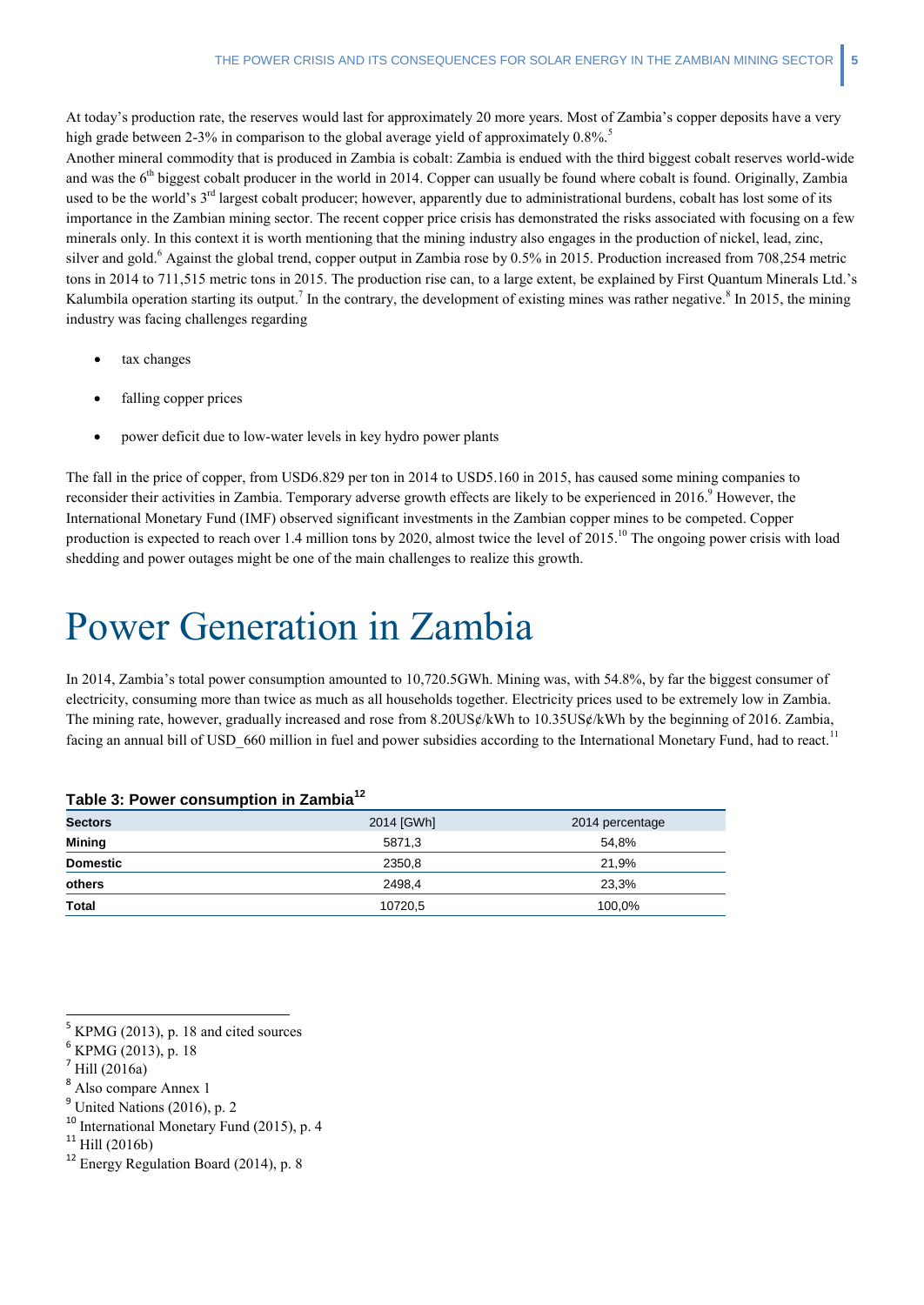ZESCO is Zambia's vertically integrated state-owned power company. Producing about 80% of the electricity consumed in the country it is also Zambia's largest power company.<sup>13</sup> Copperbelt Energy Corporation Plc (CEC) is a regional utility that operates in the Copperbelt region. CEC was formed in 1997 when Zambia Consolidated Copper Mines (ZCCM) was privatized. It focusses on transmitting and supplying electricity to the mining industry. CEC does not have grid-connected generation assets. Zambia is rich in water resources making it no surprise that power generation is dominated by hydro power plants. Traditionally Zambia has an electricity surplus and, until recently, managed to export a net power-surplus to its neighboring countries.

| Power                       | Type        | Owner        | Installed capacity [MW] | Available capacity [MW] |
|-----------------------------|-------------|--------------|-------------------------|-------------------------|
| <b>Kafue Gorge</b>          | Hydro - dam | <b>ZESCO</b> | 900                     | 900                     |
| <b>Kariba North Bank</b>    | Hydro - dam | <b>ZESCO</b> | 720                     | 690                     |
| Kariba North Bank Extension | Hydro - dam | <b>ZESCO</b> | 360                     | 360                     |
| <b>Victoria Falls</b>       | Hydro - dam | <b>ZESCO</b> | 108                     | 108                     |
| <b>Kafue Gorge Lower</b>    | Hydro - dam | <b>ZESCO</b> | 750                     | ?                       |
| Itezhi Tezhi                | Hydro - dam | <b>ZESCO</b> | 120                     | ?                       |
| Lunzua                      | Hydro - dam | ZESCO        | 0.75                    | 0.75                    |
| Lusiwasi                    | Hydro - dam | <b>ZESCO</b> | 12                      | 11                      |
| Chishimba                   | Hydro - dam | <b>ZESCO</b> | 6                       | 6                       |
| <b>Musonda</b>              | Hydro - dam | <b>ZESCO</b> | 5                       | 4                       |
| Shiwang'andu                | Hydro - dam | <b>ZESCO</b> |                         |                         |
| <b>CEC Diesel generator</b> | Diesel      | <b>CEC</b>   | 80                      | 80                      |
| <b>Maamba</b>               | Coal        | Emco Zambia  | 300 (not connected yet) | 0                       |

#### **Table 4: Major power plants in Zambia<sup>14</sup>**

Due to low water levels, the hydro production has been extremely low in recent years. The country has to cope with load shedding and power outages. The mining industry is severely affected. To some extent, production decreases of major Zambian mines are linked to missing electricity supply. Medium-term Zambia expects new coal-fired, hydro and renewable energy assets to be connected to the grid. Nevertheless, the situation might even worsen further, since the mining industry wants to double its copper production until 2020. In the short-term, the Zambian government has taken several measures to overcome the current power crisis as demonstrated in Table 5.

#### **Table 5: Short term-emergency power supply**

| <b>Source</b> | Type       | Capacity MW | Contract period     | Price (USDc/kWh) |  |  |  |  |
|---------------|------------|-------------|---------------------|------------------|--|--|--|--|
| <b>EDM</b>    | mix        | 80-150      | Jan 2016- Dec 2017  | 14.00            |  |  |  |  |
| Aggreko       | LNG        | 148         | Sep - Dec 2015      | 18.86            |  |  |  |  |
| Aggreko       | LNG        | 40          | Jan - Dec 2016      | 18.86            |  |  |  |  |
| Karpowership  | <b>HFO</b> | 100         | Mar 2016 - Dec 2017 | 16.73            |  |  |  |  |
| <b>ESKOM</b>  | Mix        | 50-300      | Jan - Dec 2016      | $6 - 19.00$      |  |  |  |  |

The Turkish company Karpowership for example burns heavy fuel oil on sea and delivers the electricity through cross-border interconnection lines to Zambia. The contract might be extended to 200 MW in 2016. As ESKOM also has to cope with power outages in South Africa, this contract focuses on off-peak periods. The rates vary regarding the time of electricity being delivered. The following table illustrates the consequences of the electricity crisis for six major Zambian mining businesses comparing the monthly average energy consumption in 2015 with the electricity provided in January 2016. The numbers have been published by the Ministry of Energy and Water Development.

 $13$  Future Climate for Africa (2016), p. 23

<sup>&</sup>lt;sup>14</sup> Thiel, Hauser (2015), p. 15 and source cited there and own research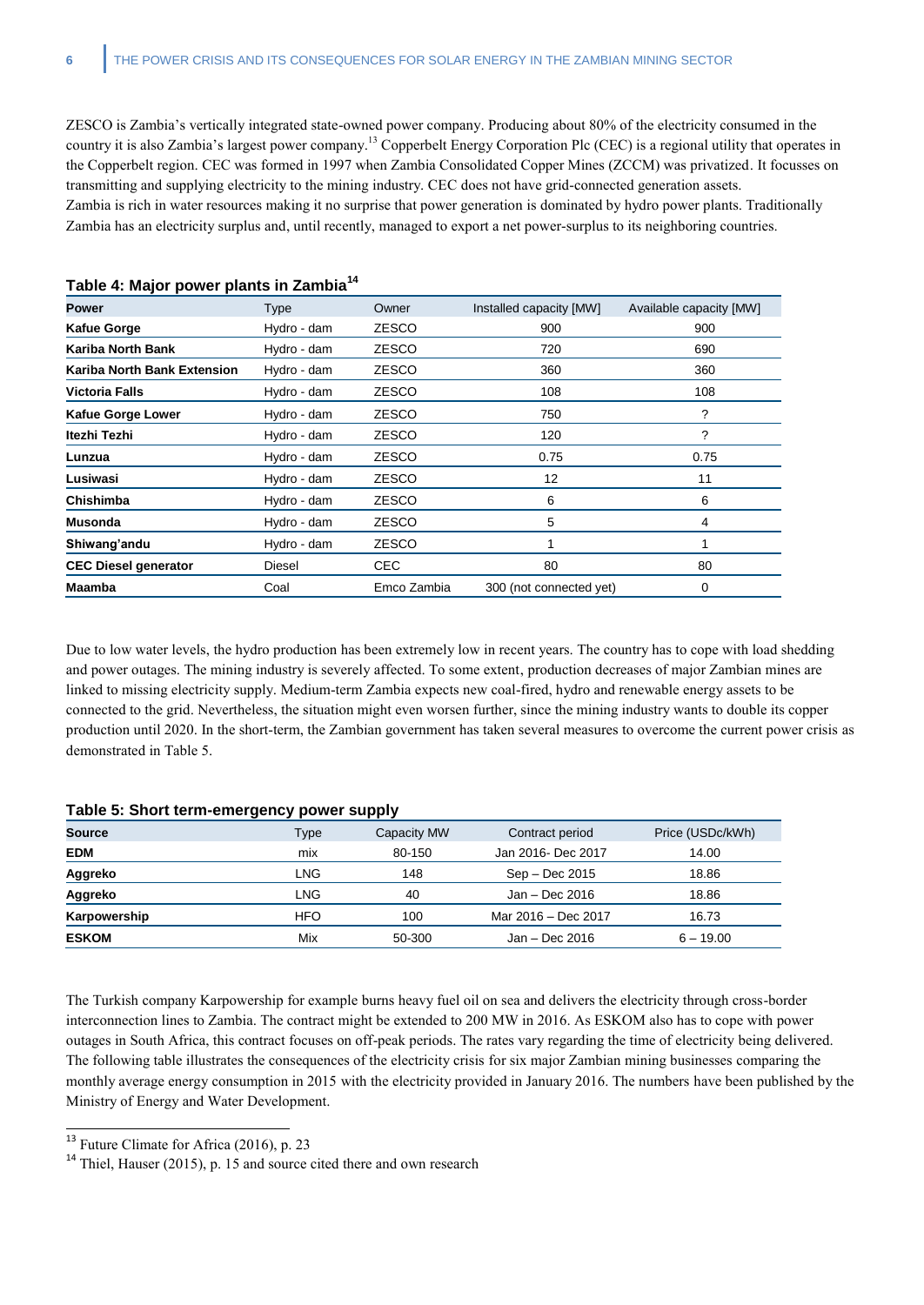| Mine      | Electricity provider | 2015 Cons. [GWh] | Av. monthly cons. 2015 [GWh] | Cons. January 2016 [GWh] |
|-----------|----------------------|------------------|------------------------------|--------------------------|
| Konkola   | <b>CEC</b>           | 1483             | 124                          | 119                      |
| Kansanshi | <b>ZESCO</b>         | 1 207            | 101                          | 102                      |
| Mopani    | <b>CEC</b>           | 1547             | 129                          | 100                      |
| Kalumbila | <b>ZESCO</b>         | 344              | 29                           | 59                       |
| Lumwana   | <b>ZESCO</b>         | 294              | 25                           | 27                       |
| Luanshya  | CEC.                 | 382              | 32                           | 24                       |
|           |                      |                  |                              |                          |

**Table 6: Short term-emergency power supply<sup>15</sup>**

### <span id="page-8-0"></span>Solar Energy for Powering the Mines in Zambia

Although the power crisis might be suited for introducing large-scale solar power to Zambia, up to now, there are only very few small-scale solar power plants in the country. Mines, as the main power consumers, might become drivers in the development of the small-scale solar power sector. In light of the mining crisis, capital investments of mines into energy systems do not seem very probable. However, mines might commit to long-term power purchase agreements (PPA) in order to secure their electricity supply. Solar power plants have the advantage that construction time is extremely short. Further, first tenders have shown that solar energy can be very cost-efficient in Zambia. The bid tariffs for two 50 MWp PV plants start at US¢6.02/kWh<sup>16</sup> and are thus well below the power costs Zambia is experiencing concerning its current emergency measures (compare table 5). They are also below the new energy tariff for mines of 10.35US¢/kWh<sup>17</sup>. The tariff is expected to constantly increase over the coming years. The solar power plants could be either built centralized and provide power through the grid or decentralized, i.e. in proximity to a mine connected through a direct power line.

In the second case, the solar power plant would be part of a micro-grid. Back-up diesel gensets or stationary energy storage, such as batteries, could also be a part of the micro-grid, i.e. a solar-diesel hybrid power plant. In recent years, the technical feasibility of electricity generation for mines through solar-powered micro-grids has been proven, even in large scale applications.<sup>18</sup> Connecting the mining micro-grid to the national power grid might be advisable as it would reduce diesel genset usage considerably. In the microgrid, diesel gensets are very likely to cause the highest direct costs and have the biggest environmental impact. In the grid-connect micro-grid scenario, diesel generators merely fill the gap between the solar output and the load from the mine not covered by the grid. This might for instance be the case during load-shedding. The objective of the micro-grid is to provide robust and stable power to the mine.

<sup>&</sup>lt;sup>15</sup> Siliya (2016)

 $^{16}$  IEA (2016), p. 4

<sup>17</sup> PWC (2015), p. 3

<sup>&</sup>lt;sup>18</sup> For project examples have a look at solar-diesel hybrid plants and micro-grids at THEnergy's database for renewables and mining: <http://www.th-energy.net/english/platform-renewable-energy-and-mining/database-solar-wind-power-plants/>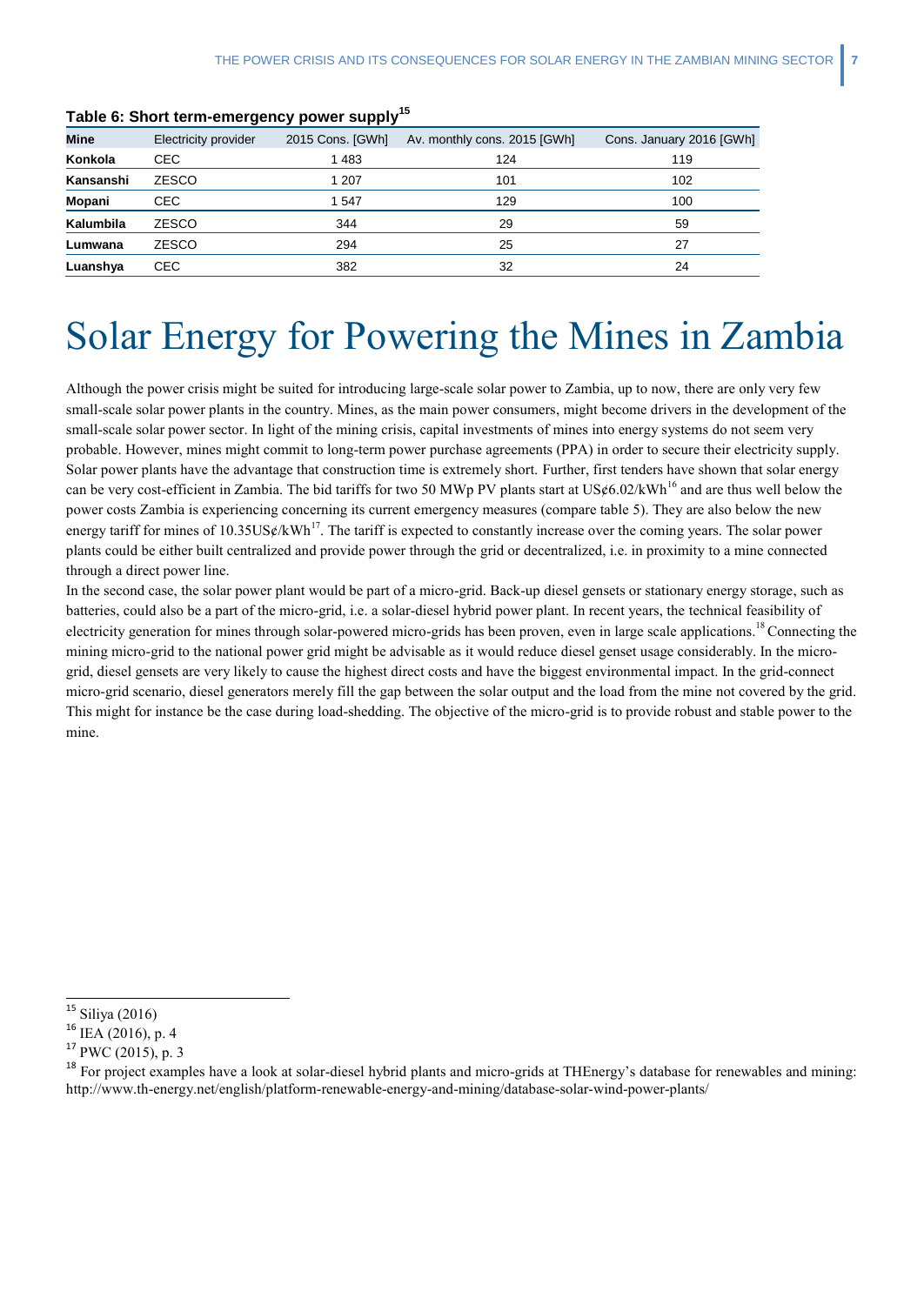#### **Figure 1: Solar-diesel hybrid micro-grid**



Source: Siemens AG

Energy storage solutions, e.g. in the form of batteries, can further stabilize the micro-grid by shaving peak loads and providing peakpower. Nowadays, critical processes are already often secured with UPS-system. Some manufacturers' aim is to use the UPS storage system for their micro-grid.

The combination of micro-grid and national power grid might also have additional advantages in the future: if the solar power plant generates more electricity than the mine consumes, the energy might be fed back into the grid. The decentralized micro-grid solution ensures that the grid is utilized less by the mine.

From a cost perspective, micro-grid solar power plants are more complex than grid-connected ones. The integration of generation, grid and mine requires additional infrastructure. On the one hand, the solar power plants in the micro-grid will be smaller than the one in the tender mentioned before. Economies of scale do not fully apply and the power price is expected to be significantly above the US¢6.02/kWh. On the other hand, the mine is likely to provide the land for free or at very low costs.

<span id="page-9-0"></span>Many international investors are interested in financing power plants for mines and in selling electricity through power purchase agreements (PPAs) to solvent mines. In this model the mine is expected to guarantee for long term power take-off. The price per kWh decreases with longer off-take obligations. The physical life-time of solar power plants is well above 25 years.

### **Outlook**

The current power crisis in Zambia presents a chance for solar energy. Many mining companies see the risk that arises from power outages and load shedding in form of higher energy costs or production losses. Electricity costs are expected to further rise in Zambia. After a long period of inexpensive energy from abundant hydro power, the paradigms have changed. Solar power can be installed extremely quickly and can contribute to save costs in comparison to power from expensive back-up diesel gensets immediately. Energy cost advantages can be an important differentiator in the very competitive copper market which is characterized by surplus supply due to falling copper demand from China. More and more mining companies have a strategic look at energy. Typically, energy accounts for 20-40% of their operating costs. The global mining crisis is currently slowing down this development to some extent. Management capacity and capital are used for more urgent problems. At the same time, mining companies have to convince their investors that they are prepared for future challenges. Doing things differently is more accepted by the investment community than it was during the mining boom. It can be expected that more and more mining companies will recognize the strategic importance of stable energy prices and robust power supply that solar power offers.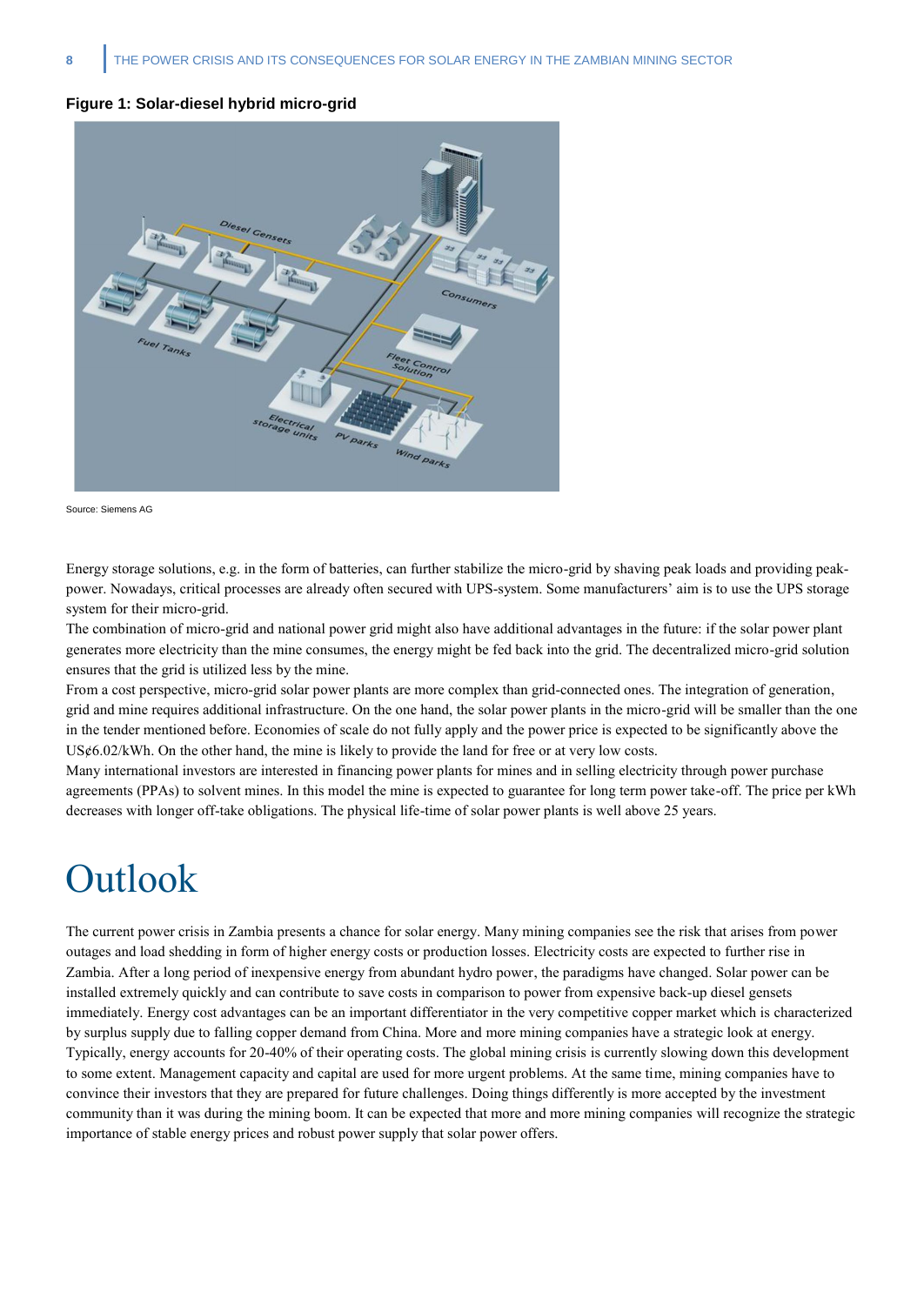# Appendix 1

| <b>Operation</b>                         | Ownership (2014) / comment                                                                   | Location                            | <b>Type</b> | <b>Direct employees</b><br>(2014) | Contract<br>labor (2014) | Other (ext.<br>project) | <b>Total</b> | Output<br>(2015)19 | <b>Output (2014)</b> | Capacity<br>[metric tons]                   |
|------------------------------------------|----------------------------------------------------------------------------------------------|-------------------------------------|-------------|-----------------------------------|--------------------------|-------------------------|--------------|--------------------|----------------------|---------------------------------------------|
| Mopani                                   | First Quantum 16.9%; Glencore 73.1%; ZCCM-<br>IH 10%                                         | Copperbelt                          | UG          | 10,000                            | 10,000                   |                         | 20,000       | 93,260             | 109,870              | 250,000 copper<br>2,400 cobalt              |
| Konkola / Nchanga                        | Vedanta 79.4%; ZCCM-IH 20.6%                                                                 | Copperbelt                          | UG & OP     | 7,000                             | 9,000                    |                         | 16,000       | 115,098            | 120,409              | 222,000 copper<br>2,500 cobalt              |
| Lumwana                                  | Barrick Gold 100%                                                                            | Solwezi District                    | OP          | 1,882                             | 2,054                    |                         | 3,936        | 130,363            | 97,058               | 140,000                                     |
| Kansanshi                                | First Quantum 80%; ZCCM-IH 20%                                                               | Solwezi                             | OP          | 4,781                             | 3,731                    | 5,407                   | 13,919       | 226,674            | 262,706              | 250,000                                     |
| Lubambe (formerly<br>Konkola North Mine) | Vale 40%; African Resources 40%; ZCCM-IH<br>20%                                              | Copperbelt (near<br>Chilila-bombwe) | UG          | 1,200                             | 1,000                    |                         | 2,200        | 24,859             | 25,724               | 25,000<br>45,000 (by 2019)                  |
| Chibuluma                                | METOREX (Jinchuan Group) 90%; ZCCM-IH<br>10%                                                 | Copperbelt (Kitwe)                  | UG          | 602                               | 345                      |                         | 947          | 12,956             | 15,825               | 19,000                                      |
| Luanshya (Muliashi /<br>Baluba)          | CNMC 85%; ZCCM-IH 15%; Baluba halted in<br>due to costs, copper price & power shortage       | Copperbelt<br>(Kitwe)               | OP/UG       | $2,740^{20}$                      |                          |                         |              | 44,038             | 44,421               | 45,000                                      |
| Chambishi Metals                         | CNMC 85%; ZCCM-IH 15%                                                                        | Copperbelt<br>(Kitwe)               | UG          | 741                               | 147                      |                         | 888          |                    |                      |                                             |
| Chambishi Copper<br>Smelter (CCS)        | CNMC 60%; Yunnan Copper Group 40%                                                            | Copperbelt<br>(Kitwe)               | <b>SM</b>   | 1,600                             | 400                      |                         | 2,000        |                    |                      |                                             |
| <b>NFCA</b>                              | CNMC 85%; ZCCM-IH 15%; South East Ore<br>Body (SEOB) under development                       | Copperbelt<br>(Kitwe)               | UG          | 1,064                             | 1,219                    |                         | 2,283        | 26,041             | 28,600               | 100,000                                     |
| Kalumbila / Sentinel                     | First Quantum 100%;                                                                          | 140km west of Solwezi               | OP          | $1,264^{21}$                      |                          |                         |              | 32,951             |                      | $280,000 - 300,00$                          |
| nickel mine                              | Kalumbila / Enterprise First Quantum 100%; 38,000 tons of nickel in<br>concentrate per annum | 140km west of Solwezi               | OP          |                                   |                          |                         |              |                    |                      | 38,000                                      |
| Munali nickel mine                       | <b>Consolidated Nickel</b><br>Mines (CNM); off operations since 2011; to be<br>ramped up     | 75 km South of Lusaka               | UG          |                                   |                          |                         |              |                    |                      | 10,500 nickel<br>1,650 copper<br>480 cobalt |

<span id="page-10-0"></span>Source: World Bank Group (2015), p. 33, own research incl. indicated sources.

l  $^{19}$  N.N. (2016)

 $20$  Luanshya (2016)

 $^{21}$  Hill (2016c)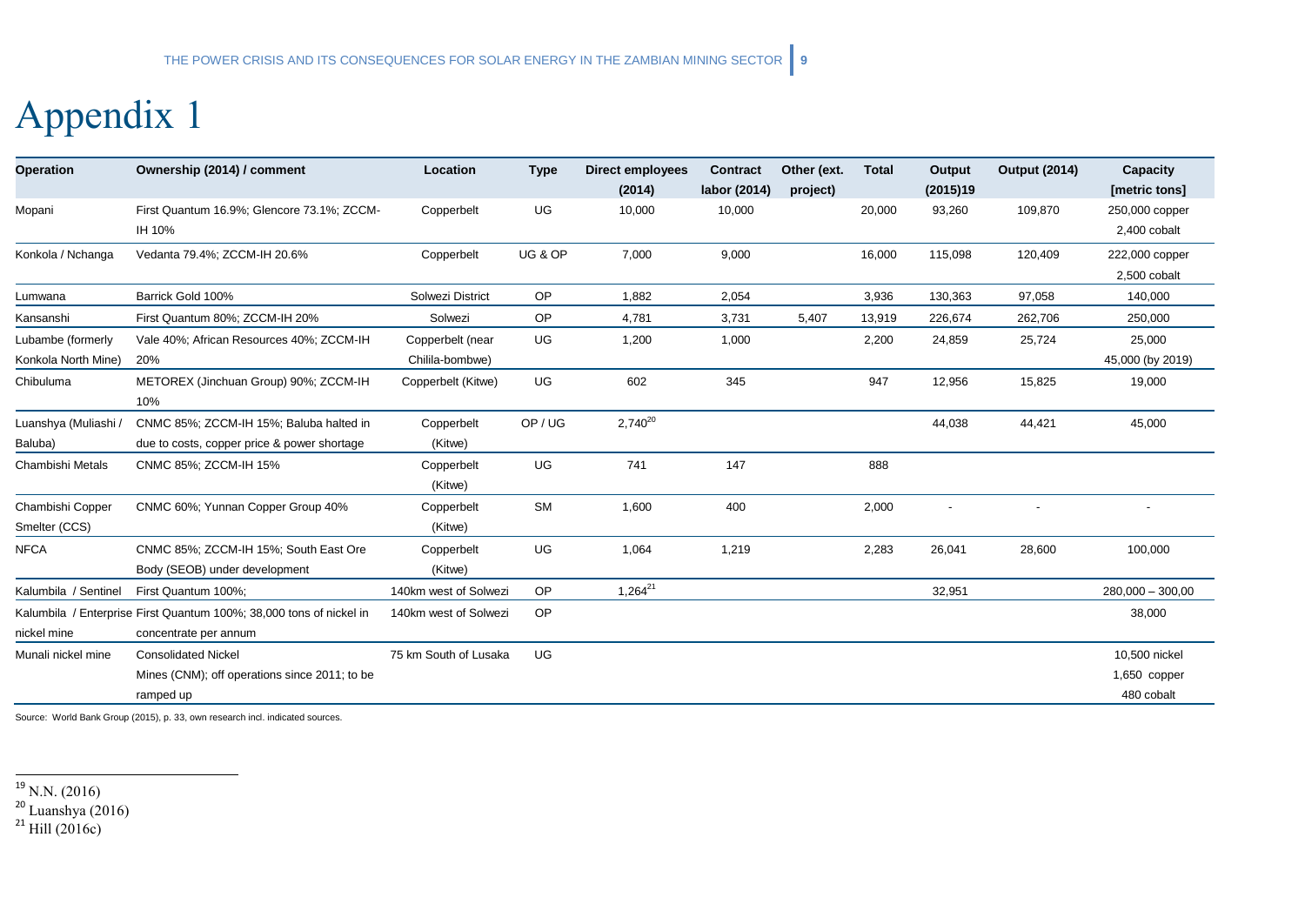### <span id="page-11-0"></span>Sources

Energy Regulation Board, 2014, Energy Sector Report 2014.

Future Climate for Africa, 2016, Baseline assessment for Lusaka – prepared for FRACTAL.

- Hill, M., 2016a, Zambia 2015 Copper Production Unexpectedly Rises on New Mine, Bloomberg, accessed online under [http://www.bloomberg.com/news/articles/2016-01-22/zambia-2015-copper-output-unexpectedly-increases-on-new](http://www.bloomberg.com/news/articles/2016-01-22/zambia-2015-copper-output-unexpectedly-increases-on-new-mine)[mine](http://www.bloomberg.com/news/articles/2016-01-22/zambia-2015-copper-output-unexpectedly-increases-on-new-mine) on June 11, 2016.
- Hill, M., 2016b, Zambian Mining Companies Disputing Power-Tariff Increase, accessed online under <http://www.bloomberg.com/news/articles/2016-03-31/mining-companies-in-zambia-disputing-power-tariff-increase> on June 11, 2016.
- Hill, M., 2016c, First Quantum to Cut 730 Jobs at Zambia Copper Mine, ZNBC Says, accessed online under <http://www.bloomberg.com/news/articles/2016-01-06/first-quantum-to-cut-730-jobs-at-zambia-copper-mine-state-tv> on June 11, 2016.
- IEA International Energy Agency, 2016, Renewable Energy Renewable Policy Update.
- International Monetary Fund, 2015, STAFF REPORT FOR THE 2015 ARTICLE IV CONSULTATION—DEBT SUSTAINABILITY ANALYSIS.
- KPMG, 2013, MINING Zambia Country mining guide.
- Luanshya, 2015, Company Statement in Zambian Daily Mail, accessed online under https://www.daily-mail.co.zm/?p=43836 on June 11, 2016.
- N.N., 2015a, Bank of Zambia Annual Report 2014.
- N.N., 2015b, ZAMBIA ECONOMIC BRIEF Making Mining Work for Zambia.
- N.N., 2016, Zambia's 2015 copper production remains below 800,000 MT, in: Open Zambia, accessed online under <http://www.openzambia.com/2016/01/zambias-2015-copper-production-remains-below-800000-mt/> on June 11, 2016.
- PWC, 2015, Weathering the storm Zambia's 2016 National Budget. Schwab, K.; Sala-i-Martín, X., 2015, Global Competitiveness Report 2015-16.
- Siliya, D., 2016, MINISTERIAL STATEMENT ON POWER SITUATION IN THE COUNTRY, DORA SILIYA, accessed online under [http://www.parliament.gov.zm/sites/default/files/images/publication\\_docs/Ministerial%20Statement-](http://www.parliament.gov.zm/sites/default/files/images/publication_docs/Ministerial%20Statement-%20Ministry%20of%20Energy.pdf)
	- [%20Ministry%20of%20Energy.pdf](http://www.parliament.gov.zm/sites/default/files/images/publication_docs/Ministerial%20Statement-%20Ministry%20of%20Energy.pdf) on June 11, 2016.
- Thiel, D., Hauser, J., 2015, ZIELMARKTANALYSE SAMBIA, Photovoltaik 2015, Mit Profilen der Marktakteure. United Nations, 2016, Country Profile – Zambia.
- U.S. Geological Survey, 2016, Mineral commodity summaries 2016: U.S. Geological Survey, 202 p., [http://dx.doi.org/10.3133/70140094.](http://dx.doi.org/10.3133/70140094)

World Bank Group, 2015. The Economic, Health, and Environmental Nexus of Zambia's Copper Mining Economy.